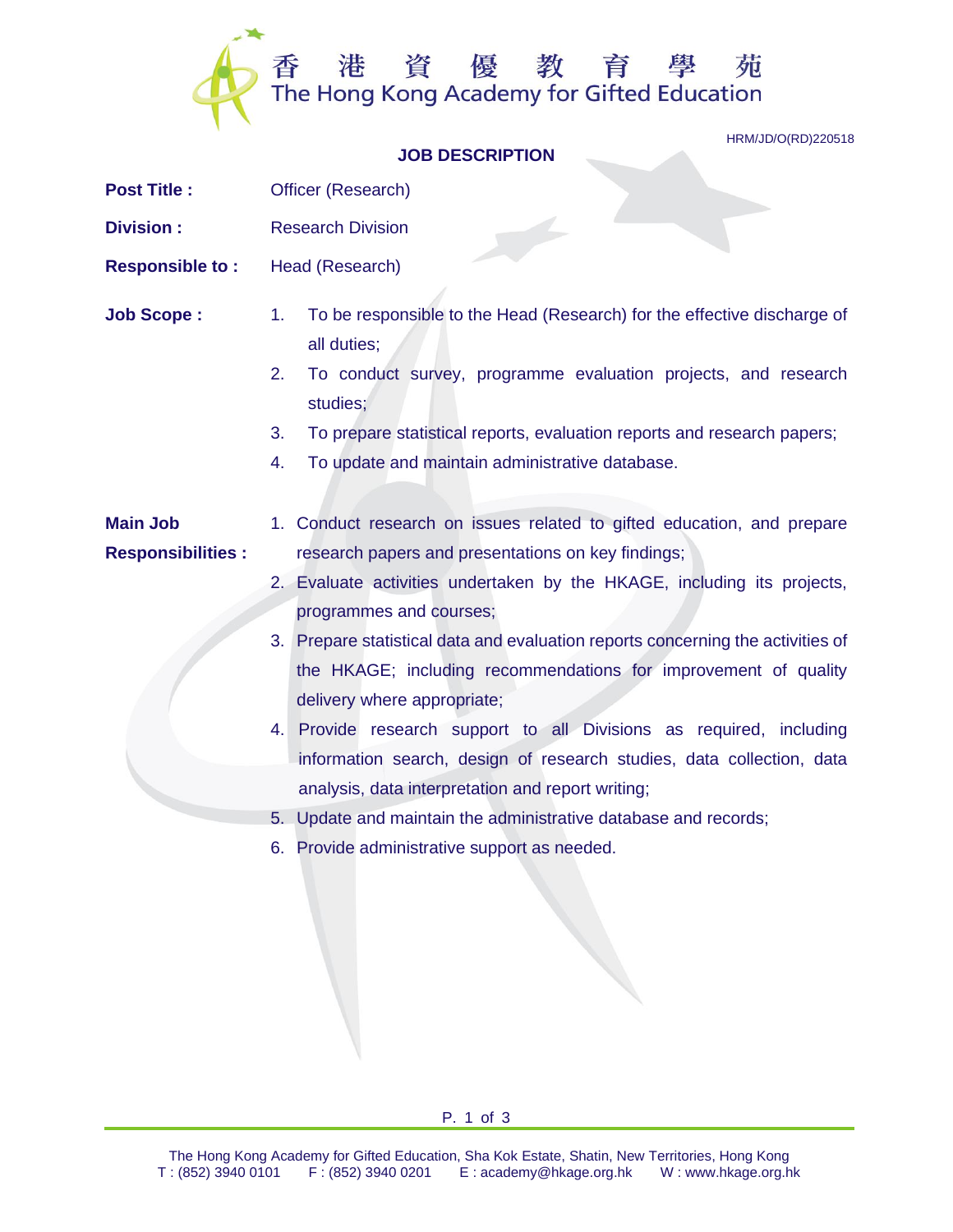

HRM/JD/O(RD)220518

- **Requirements :** a. A good degree from a recognized Hong Kong university, or equivalent; major in Statistics, Mathematics, Computer Sciences preferred;
	- b. At least three years' work experience with two years in quantitative research experience, preferably in an educational environment; a higher research degree (M. Phil) will be an advantage.
	- c. Experience of collecting, analyzing and drawing precise conclusions from data, and of writing precise, concise and clear reports;
	- d. Experience in statistical packages (such as R and SPSS);
	- e. Advanced Excel skills and VBA experience will be a plus;
	- f. Excellent communication skills (oral and written) in Chinese and English; ability to speak Putonghua will be preferred;
	- g. Good proficiency in using a variety of ICT packages (MS Office Applications such as Word, Power Point and Access)

## **Terms of Appointment :**

The successful candidates will be offered an initial term of two years. Reappointment will be subject to mutual agreement and good performance. The Academy offers a competitive salary for good candidates. Fringe benefits will be offered according to the job grade of prevailing policy.

*\*For the protection of children and mentally incapacitated persons, prospective employees are requested to undergo a Sexual Conviction Record Check. Data collected will be used for recruitment purpose only.\**

Suitably qualified and experienced individuals are invited to apply by sending

- a completed application form which is obtainable by downloading from: <https://www.hkage.org.hk/en/about-us/job-vacancies>
- ⚫ a full resume stating **present** and **expected salary** and **availability**;
- a detailed covering letter (of not more than two pages) outlining key achievements and explaining why you are well qualified to meet the requirements of the relevant post.